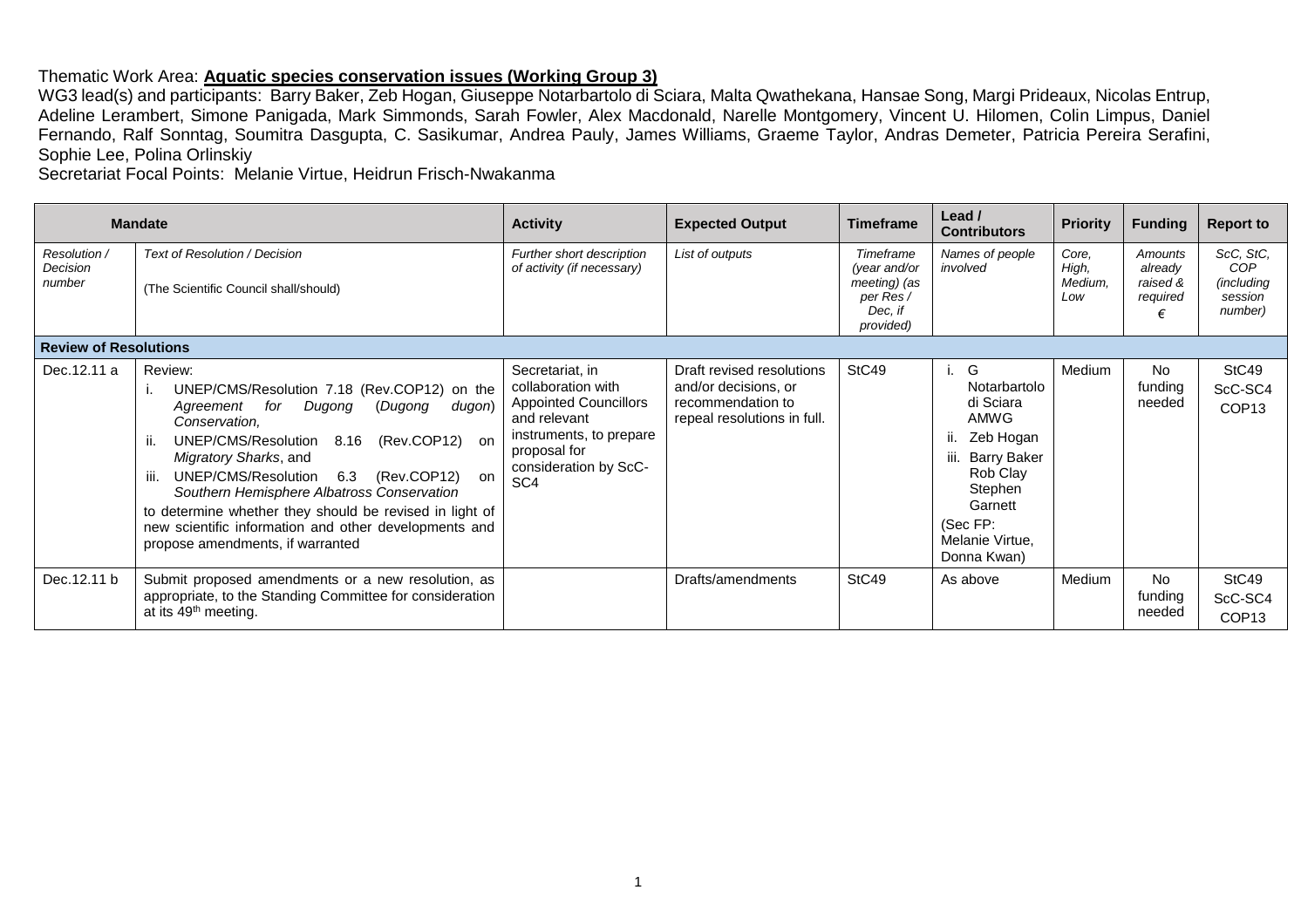|                                     | <b>Mandate</b>                                                                                                                                                                                                                               | <b>Activity</b>                                                                                                                                                                                                                                                                                                                                                                                                                                                                                                                                                                                                                                                                                                                                                      |           | <b>Expected Output</b>                                                                                                                                                                                                                                                                                                                            |                                                                                                  | <b>Timeframe</b> | Lead /<br><b>Contributors</b>                                                                                       | <b>Priority</b> | <b>Funding</b>          | <b>Report to</b>                                 |
|-------------------------------------|----------------------------------------------------------------------------------------------------------------------------------------------------------------------------------------------------------------------------------------------|----------------------------------------------------------------------------------------------------------------------------------------------------------------------------------------------------------------------------------------------------------------------------------------------------------------------------------------------------------------------------------------------------------------------------------------------------------------------------------------------------------------------------------------------------------------------------------------------------------------------------------------------------------------------------------------------------------------------------------------------------------------------|-----------|---------------------------------------------------------------------------------------------------------------------------------------------------------------------------------------------------------------------------------------------------------------------------------------------------------------------------------------------------|--------------------------------------------------------------------------------------------------|------------------|---------------------------------------------------------------------------------------------------------------------|-----------------|-------------------------|--------------------------------------------------|
|                                     | <b>Global Programme of Work for Cetaceans</b>                                                                                                                                                                                                |                                                                                                                                                                                                                                                                                                                                                                                                                                                                                                                                                                                                                                                                                                                                                                      |           |                                                                                                                                                                                                                                                                                                                                                   |                                                                                                  |                  |                                                                                                                     |                 |                         |                                                  |
| Res. 10.15<br>(Rev.COP12)<br>Para.7 | Subject to the availability of resources, address the<br>actions foreseen in the Global Programme of Work for<br>Cetaceans;                                                                                                                  | •Consider the technical<br>information<br>and<br>advice on the range of<br>issues articulated in<br>Annex to<br>the<br>the<br>Resolution<br>as<br>progressed<br>by<br>the<br><b>Aquatic Mammals WG</b><br>for<br>example<br>on<br>underwater<br>noise,<br>cetacean bycatch and<br>entanglement, habitat<br>and feeding ground<br>degradation, climate<br>change, ship strikes,<br>pollution and aquatic<br>wild meat, taking into<br>account where these<br>issues<br>have<br>developed<br>independent<br>work<br>streams, including on<br>cetacean<br>species<br>listed after COP10<br>$\bullet$ As<br>appropriate,<br>the<br>approve<br>to<br>be<br>information<br>with<br>shared<br>the<br>regional<br>and<br>international<br>bodies<br>listed in the resolution |           | • Cooperation<br>collaboration<br><b>FAO/COFI</b><br>bycatch<br>• Cooperation<br>collaboration<br><b>CITES</b><br>• Cooperation<br>collaboration<br><b>UNICPOLOS</b><br>• Cooperation<br>collaboration<br><b>IWC</b><br>• Enhanced<br>cooperation<br>collaboration<br>Parties<br>and<br>partners in regions to<br>address<br>threats to cetaceans | and<br>with<br>on<br>and<br>with<br>and<br>with<br>and<br>with<br>and<br>with<br>key<br>priority | 2017-2024        | Giuseppe<br>Notarbartolo di<br>Sciara<br><b>AMWG</b><br>(Sec FP:<br>Melanie Virtue.<br>Heidrun Frisch-<br>Nwakanma) | High            | No<br>funding<br>needed | ScC-SC4<br>COP <sub>13</sub><br>ScC-SC6<br>COP14 |
| Res.10.15<br>(Rev.COP12)<br>Para.9  | Continue and increase efforts to collaborate with other<br>relevant international fora, with a view to avoiding<br>duplication, increasing synergies and raising the profile of<br>CMS and CMS cetacean-related agreements in these<br>fora; | As<br>appropriate,<br>approve the information<br>to be shared with the<br>regional<br>and<br>bodies<br>international<br>articulated<br>in<br>the<br>resolution, as well as<br><b>CBD</b><br>specifically<br>concerning EBSA work                                                                                                                                                                                                                                                                                                                                                                                                                                                                                                                                     | $\bullet$ | As above<br>Cooperation<br>collaboration<br>CBD                                                                                                                                                                                                                                                                                                   | and<br>with                                                                                      | 2017-2024        | Giuseppe<br>Notarbartolo di<br>Sciara<br>AMWG<br>FP:<br>(Sec<br>Melanie Virtue,<br>Heidrun Frisch-<br>Nwakanma)     | High            | No<br>funding<br>needed | ScC-SC4<br>COP <sub>13</sub><br>ScC-SC6<br>COP14 |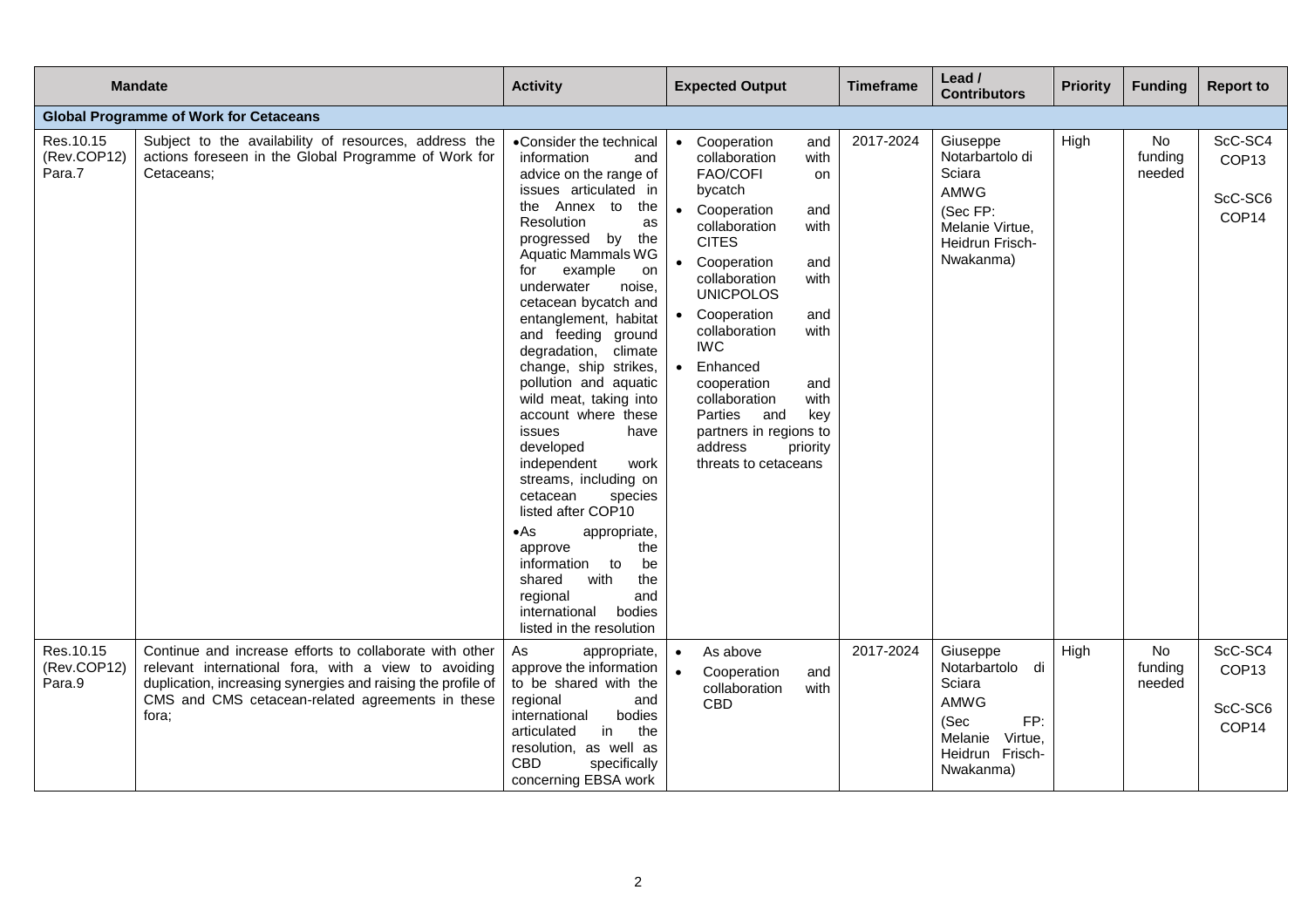|                                     | <b>Mandate</b>                                                                                                                                                                                                                                                                                                                                                                                            | <b>Activity</b>                                                                                                                                                                                                                                                            | <b>Expected Output</b>                                                                                                                                              | <b>Timeframe</b> | Lead /<br><b>Contributors</b>                                                                                                          | <b>Priority</b>           | <b>Funding</b>          | <b>Report to</b>                                             |
|-------------------------------------|-----------------------------------------------------------------------------------------------------------------------------------------------------------------------------------------------------------------------------------------------------------------------------------------------------------------------------------------------------------------------------------------------------------|----------------------------------------------------------------------------------------------------------------------------------------------------------------------------------------------------------------------------------------------------------------------------|---------------------------------------------------------------------------------------------------------------------------------------------------------------------|------------------|----------------------------------------------------------------------------------------------------------------------------------------|---------------------------|-------------------------|--------------------------------------------------------------|
| Res.10.15<br>(Rev.COP12)<br>Para.10 | Maintain and, where appropriate, seek to enhance<br>cooperation and collaboration with the International<br>Whaling Commission and its Scientific and Conservation<br>Committees:                                                                                                                                                                                                                         | Provide<br>technical<br>briefings on issues of<br>mutual interest, e.g.<br>IMMAs, live captures,<br>in-water<br>interactions,<br>whale<br>watching,<br>underwater noise, and<br>Concerted<br>relevant<br>to<br>the<br>Actions<br>Secretariat<br>for<br>transmission to IWC | Close cooperation and<br>collaboration with IWC<br>maintained and further<br>enhanced                                                                               | 2017-2024        | Giuseppe<br>Notarbartolo di<br>Sciara<br><b>AMWG</b><br><b>AWMWG</b><br>(Sec<br>FP:<br>Melanie Virtue,<br>Heidrun Frisch-<br>Nwakanma) | High                      | No<br>funding<br>needed | ScC-SC4<br>COP <sub>13</sub><br>ScC-SC6<br>COP <sub>14</sub> |
| Dec.12.16                           | Subject to the availability of resources, review the<br>regional threats for the CMS-listed aquatic mammals not<br>included in the Global Programme of Work for Cetaceans<br>and prepare for the CMS Conference of the Parties at its<br>13 <sup>th</sup> meeting a robust assessment of threats and regional<br>priorities as well as similar work programmes for these<br>other aquatic mammal species. | AMWG to do scoping<br>exercise to<br>assess<br>need<br>Consultancy                                                                                                                                                                                                         | • Needs assessment<br>• Review of threats to<br><b>CMS-listed</b><br>aquatic<br>mammals<br>except<br>cetaceans, per region<br>$\bullet$ Draft<br>work<br>programmes | ScC-SC4          | Giuseppe<br>Notarbartolo di<br>Sciara<br>AMWG<br>(Sec<br>FP:<br>Heidrun Frisch-<br>Nwakanma)                                           | Medium<br>(in CMS<br>POW) | 40,000                  | ScC-SC4<br>COP <sub>13</sub>                                 |
|                                     | Live Capture of Cetaceans from the Wild for Commercial Purposes                                                                                                                                                                                                                                                                                                                                           |                                                                                                                                                                                                                                                                            |                                                                                                                                                                     |                  |                                                                                                                                        |                           |                         |                                                              |
| Res.11.22<br>(Rev.COP12)<br>Para.4  | Seek to enhance cooperation and collaboration with<br>CITES and the IWC on small cetacean species targeted<br>by live captures from the wild;                                                                                                                                                                                                                                                             | • Consult<br>with<br>ACCOBAMS SC on<br>this issue<br>• Gather<br>relevant<br>information<br>on<br>recent and ongoing<br>captures<br>• Submission<br>of<br>information<br>to<br>relevant CITES and<br><b>IWC</b> meetings<br>• Dialogue<br>with<br>Secretariats             | Report to ScC-SC4                                                                                                                                                   | ongoing          | Giuseppe<br>Notarbartolo di<br>Sciara<br>AMWG<br>(Sec FP:<br>Melanie Virtue.<br>Heidrun Frisch-<br>Nwakanma)                           | High                      | No<br>funding<br>needed | ScC-SC4<br>COP <sub>13</sub>                                 |
| <b>Marine Turtles</b>               |                                                                                                                                                                                                                                                                                                                                                                                                           |                                                                                                                                                                                                                                                                            |                                                                                                                                                                     |                  |                                                                                                                                        |                           |                         |                                                              |
| Dec.12.17 a                         | Review relevant scientific information on conservation<br>and threats to marine turtles, such as climate change and<br>sky glow, to develop new recommendations for the<br>conservation of all species of marine turtles included in<br>Appendix I or II of the Convention, for presentation at the<br>13 <sup>th</sup> meeting of the Conference of the Parties;                                         | Workshop with experts<br>for situation in the three<br>ocean basins                                                                                                                                                                                                        | • Review of current<br>threats<br>• Draft Resolution<br>• Draft Decisions                                                                                           | ScC-SC4          | Colin Limpus<br><b>IOSEA Marine</b><br>Turtle MOU<br>(Sec FP:<br>Melanie Virtue,<br>Heidrun Frisch-<br>Nwakanma)                       | High<br>(in CMS<br>POW)   | 25,000                  | ScC-SC4<br>COP <sub>13</sub>                                 |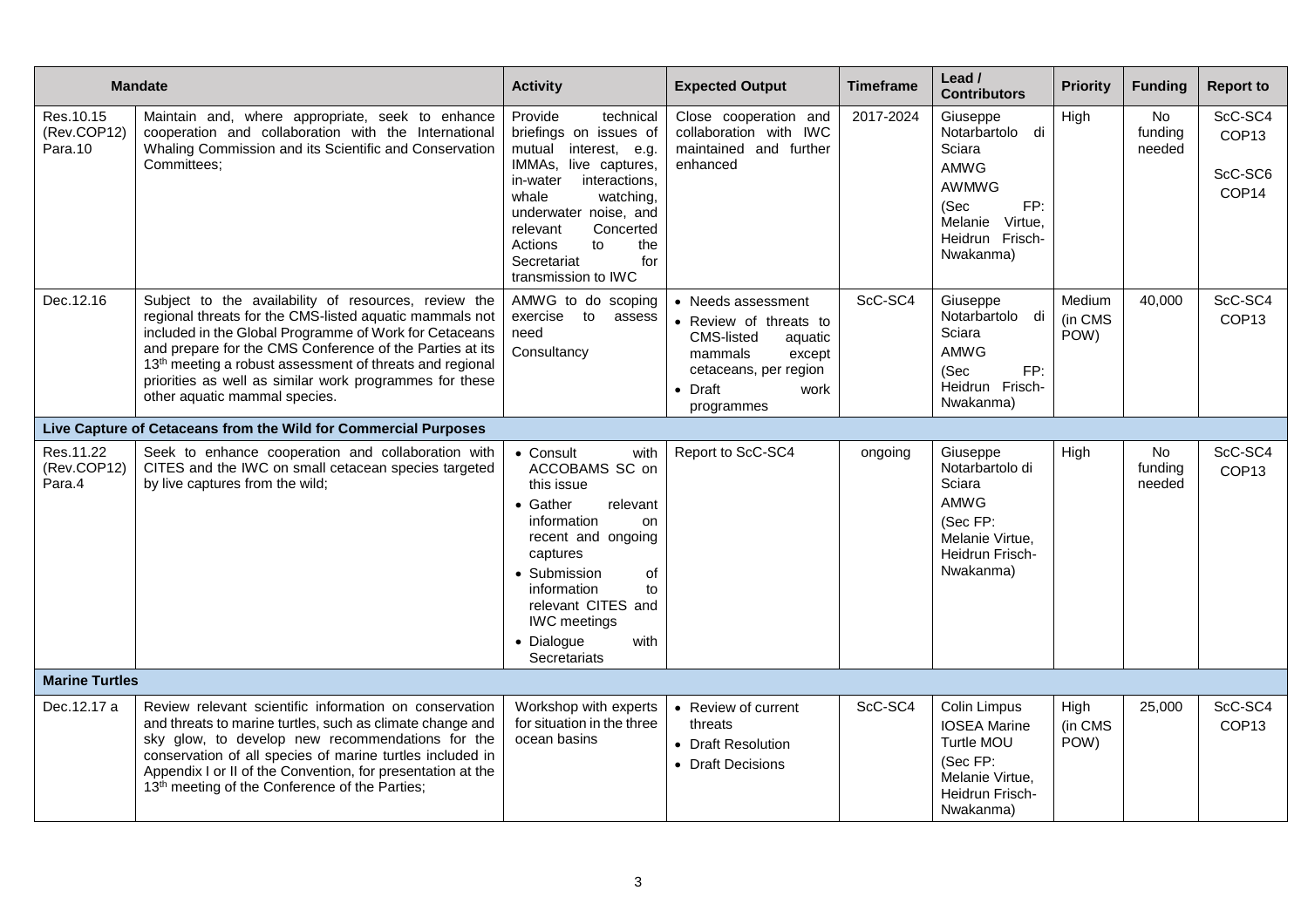|                        | <b>Mandate</b>                                                                                                                                                                                                                                                                                                                                                                                                                                                                                                                                                                                                                                                                                                                                                                                                  | <b>Activity</b>                                                                                                                                                                                                                           | <b>Expected Output</b>                                                                                                                  | <b>Timeframe</b>       | Lead /<br><b>Contributors</b>                                                                                       | <b>Priority</b>         | <b>Funding</b>           | <b>Report to</b>             |
|------------------------|-----------------------------------------------------------------------------------------------------------------------------------------------------------------------------------------------------------------------------------------------------------------------------------------------------------------------------------------------------------------------------------------------------------------------------------------------------------------------------------------------------------------------------------------------------------------------------------------------------------------------------------------------------------------------------------------------------------------------------------------------------------------------------------------------------------------|-------------------------------------------------------------------------------------------------------------------------------------------------------------------------------------------------------------------------------------------|-----------------------------------------------------------------------------------------------------------------------------------------|------------------------|---------------------------------------------------------------------------------------------------------------------|-------------------------|--------------------------|------------------------------|
| Dec.12.17 b            | Develop a draft Single Species Action Plan for the<br>conservation of the Hawksbill Turtle to be presented at<br>the 13 <sup>th</sup> meeting of the Conference of the Parties, to<br>address the trade, use and other threats to their<br>conservation in South-East Asia, and the adjacent<br>western Pacific. This Single Species Action Plan should<br>be developed in collaboration with the Indian Ocean<br>South-East Asia Marine Turtle Memorandum of<br>Understanding and with relevant non-governmental<br>organizations, taking into account the outcome of CITES<br>Decision 17.222, which mandates an assessment on<br>marine turtle trade, that assessment scheduled for<br>completion in time for discussion at the 70 <sup>th</sup> meeting of<br>the CITES Standing Committee in October 2018. | Workshop to develop<br>SSAP, if considered<br>necessary after CITES<br>report comes out<br>(expected to focus on<br>Indo-Pacific region)                                                                                                  | Draft SSAP for Hawksbill<br>Turtles                                                                                                     | ScC-SC4,<br>or ScC-SC5 | <b>Colin Limpus</b><br><b>IOSEA Marine</b><br>Turtle MOU<br>(Sec FP:<br>Heidrun Frisch-<br>Nwakanma)                | High<br>(in CMS<br>POW) | 25,000                   | ScC-SC4<br>COP <sub>13</sub> |
|                        | <b>Important Marine Mammal Areas (IMMAs)</b>                                                                                                                                                                                                                                                                                                                                                                                                                                                                                                                                                                                                                                                                                                                                                                    |                                                                                                                                                                                                                                           |                                                                                                                                         |                        |                                                                                                                     |                         |                          |                              |
| Dec.12.40 a            | Collaborate with the IUCN Joint Species Survival<br>Commission/World Commission on Protected Areas<br>(SSC/WCPA) Marine Mammal Protected Areas Task<br>Force to include data on CMS-listed pinnipeds, sirenians,<br>otters, polar bears and cetaceans in the identification of<br>Important Marine Mammal Areas (IMMAs);                                                                                                                                                                                                                                                                                                                                                                                                                                                                                        | further<br>No<br>activity<br>required                                                                                                                                                                                                     | IMMAs fully relevant to<br><b>CMS-listed species</b>                                                                                    | Ongoing                | Giuseppe<br>Notarbartolo di<br>Sciara<br>(Sec FP:<br>Melanie Virtue.<br>Heidrun Frisch-<br>Nwakanma)                | High                    | No<br>funding<br>needed  | ScC-SC4<br>COP <sub>13</sub> |
| Dec. 12.40 b           | Upon receiving information from the IUCN Joint<br>SSC/WCPA Marine Mammal Protected Areas Task Force<br>about newly identified IMMAs, review their relevance for<br>CMS-listed species, consider any contributions received<br>from Parties, and provide advice concerning conservation<br>measures                                                                                                                                                                                                                                                                                                                                                                                                                                                                                                              | • Secretariat<br>to<br>circulate Task Force<br>report received by 30<br>June 2019 to Parties<br>• ScC to consider Party<br>responses<br>• ScC to provide advice<br><sub>on</sub><br>conservation<br>measures                              | Conservation measures<br>recommended for<br><b>IMMAs relevant for</b><br><b>CMS-listed species</b><br>(Draft Resolution /<br>Decisions) | Ongoing                | Giuseppe<br>Notarbartolo di<br>Sciara<br><b>AMWG</b><br>(Sec FP:<br>Melanie Virtue.<br>Heidrun Frisch-<br>Nwakanma) | High                    | No.<br>funding<br>needed | ScC-SC4<br>COP <sub>13</sub> |
|                        | Adverse Impacts of Anthropogenic Noise on Cetaceans and Other Migratory Species                                                                                                                                                                                                                                                                                                                                                                                                                                                                                                                                                                                                                                                                                                                                 |                                                                                                                                                                                                                                           |                                                                                                                                         |                        |                                                                                                                     |                         |                          |                              |
| Res. 12.14<br>Para. 23 | Supported by the Joint Noise Working Group of CMS,<br>ACCOBAMS and ASCOBANS, continue monitoring new<br>available information on the effects of underwater noise<br>on marine species, as well as the effective assessment<br>and management of this threat, and to make<br>recommendations to Parties as appropriate;                                                                                                                                                                                                                                                                                                                                                                                                                                                                                          | Support,<br>as<br>appropriate,<br>regional<br>capacity-building<br>workshops promoting<br>the<br><b>CMS</b><br>Family<br>Guidelines, as well as<br>related<br>training<br>organized by daughter<br>agreements,<br>e.g.<br><b>ACCOBAMS</b> | Workshop reports and<br>recommendations                                                                                                 | ongoing                | Giuseppe<br>Notarbartolo di<br>Sciara<br><b>JNWG</b><br>(Sec FP:<br>Heidrun Frisch-<br>Nwakanma)                    | High                    | 10,000                   |                              |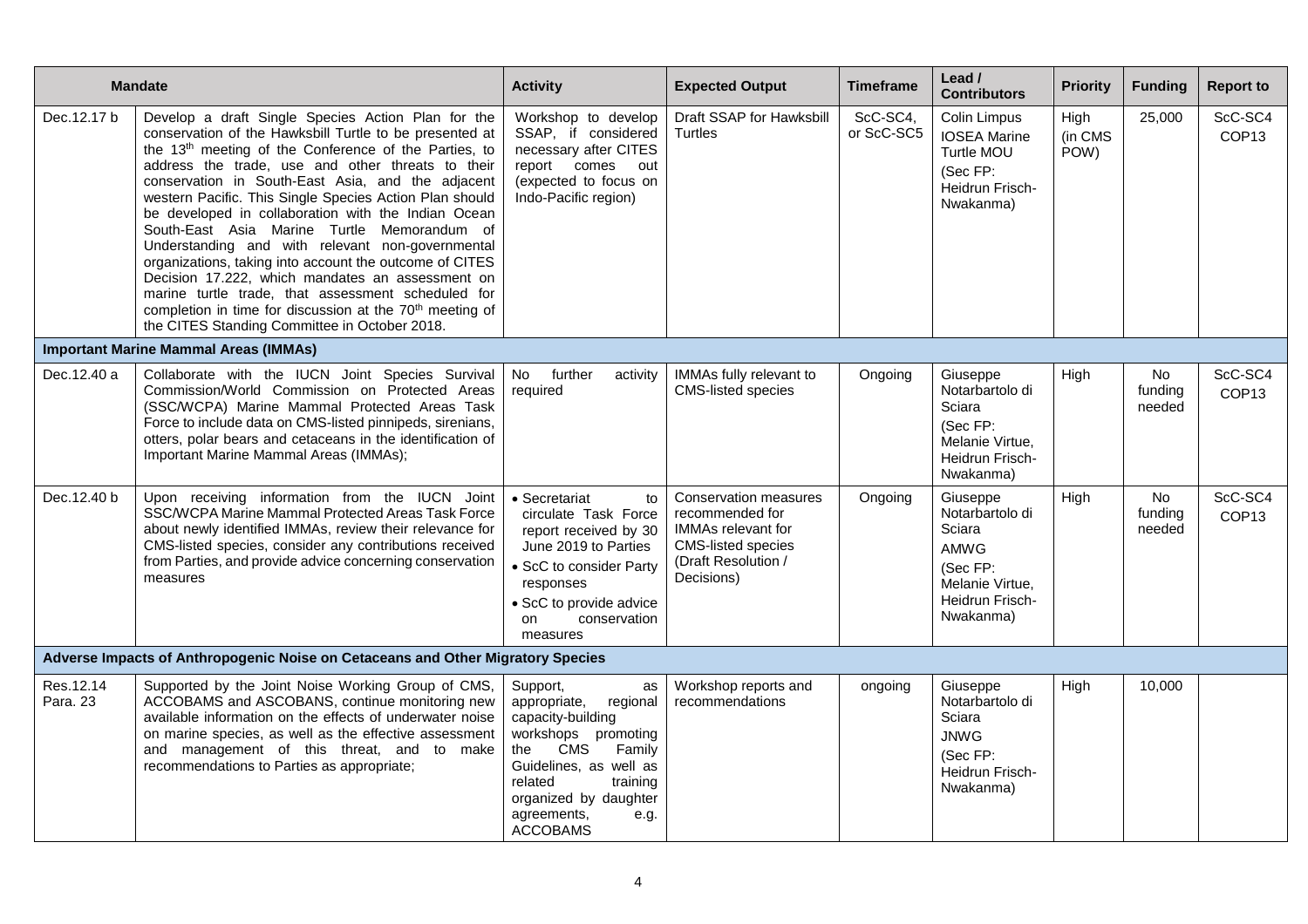|                          | <b>Mandate</b>                                                                                                                                                                                                                                                                                                                                                                                                                                                                                                                                                                                                                                                | <b>Activity</b>                                                                                                                                                                                     | <b>Expected Output</b>                                                            | <b>Timeframe</b>  | Lead /<br><b>Contributors</b>                                                                    | <b>Priority</b>           | <b>Funding</b>                 | <b>Report to</b>             |
|--------------------------|---------------------------------------------------------------------------------------------------------------------------------------------------------------------------------------------------------------------------------------------------------------------------------------------------------------------------------------------------------------------------------------------------------------------------------------------------------------------------------------------------------------------------------------------------------------------------------------------------------------------------------------------------------------|-----------------------------------------------------------------------------------------------------------------------------------------------------------------------------------------------------|-----------------------------------------------------------------------------------|-------------------|--------------------------------------------------------------------------------------------------|---------------------------|--------------------------------|------------------------------|
| Dec.12.43 a              | Assess the need for, and if required develop, subject to<br>the availability of resources, voluntary guidelines on<br>activities of concern;                                                                                                                                                                                                                                                                                                                                                                                                                                                                                                                  | JNWG to advise on the<br>need for development<br>noise<br>mitigation<br>of<br>guidelines                                                                                                            | Recommendation on<br>way forward / Draft<br>Decisions                             | ScC-SC4           | Giuseppe<br>Notarbartolo di<br>Sciara<br><b>JNWG</b><br>(Sec FP:<br>Heidrun Frisch-<br>Nwakanma) | Medium                    | No<br>funding<br>needed        | ScC-SC4<br>COP <sub>13</sub> |
| Dec.12.43 b              | Assess the need for updating the CMS Family Guidelines<br>on Environmental Impact Assessment for Marine Noise-<br>generating Activities                                                                                                                                                                                                                                                                                                                                                                                                                                                                                                                       | Not required at this<br>stage                                                                                                                                                                       |                                                                                   |                   |                                                                                                  | Low                       |                                |                              |
| <b>Aquatic Wild Meat</b> |                                                                                                                                                                                                                                                                                                                                                                                                                                                                                                                                                                                                                                                               |                                                                                                                                                                                                     |                                                                                   |                   |                                                                                                  |                           |                                |                              |
| Res.12.15<br>Para.1      | Establish a thematic Working Group dealing with aquatic<br>wild meat, to provide expert advice to the CMS Parties, to<br>collaborate with relevant organizations such as the<br>International Whaling Commission (IWC), and to<br>coordinate science and policy participation with the<br>relevant Memoranda of Understanding concluded under<br>CMS, and consulting with the Agreement on the<br>Conservation of Small Cetaceans of the Baltic, North East<br>Atlantic, Irish and North Seas (ASCOBANS) and the<br>Agreement on the Conservation of Cetaceans of the<br>Black Sea, Mediterranean Sea and contiguous Atlantic<br>area (ACCOBAMS) as relevant; | Completed, no further<br>action required                                                                                                                                                            | <b>Aquatic Wild Meat</b><br>Working Group<br>established                          | ScC-SC3           | Giuseppe<br>Notarbartolo di<br>Sciara<br>(Sec FP:<br>Melanie Virtue)                             | Medium<br>(in CMS<br>POW) | <b>No</b><br>funding<br>needed | ScC-SC3                      |
| Dec. 12.45 a             | Invite participation of Councillors and external experts,<br>including from across the CMS Family, into the thematic<br>Working Group dealing with aquatic wild meat, to ensure<br>that all affected CMS-listed species are considered;                                                                                                                                                                                                                                                                                                                                                                                                                       | · Secretariat to invite<br>Councillors<br>and<br>nominated<br>external<br>experts<br>· Prepare Workspace<br>discussion area                                                                         | <b>Aquatic Wild Meat</b><br><b>Working Group</b><br>established                   | ScC-SC3           | Giuseppe<br>Notarbartolo di<br>Sciara<br>(Sec FP:<br>Melanie Virtue)                             | Medium<br>(in CMS<br>POW) | <b>No</b><br>funding<br>needed | ScC-SC3                      |
| Dec.12.45 b              | Report on the activities of the Working Group to each<br>meeting of the Conference of the Parties                                                                                                                                                                                                                                                                                                                                                                                                                                                                                                                                                             | $\bullet$ Aquatic<br>Wild Meat<br>Working<br>Group to<br>report<br>to<br>each<br>meeting<br>of<br>the<br>Scientific Council, as<br>articulated<br>in<br>Dec. 12.46<br>• Council to report to<br>COP | • Report to COP<br>• If required Draft<br>Decisions / Draft<br>revised Resolution | COP <sub>13</sub> | Giuseppe<br>Notarbartolo di<br>Sciara<br><b>AWMWG</b><br>(Sec FP:<br>Melanie Virtue)             | Medium                    | <b>No</b><br>funding<br>needed | ScC-SC4<br>COP <sub>13</sub> |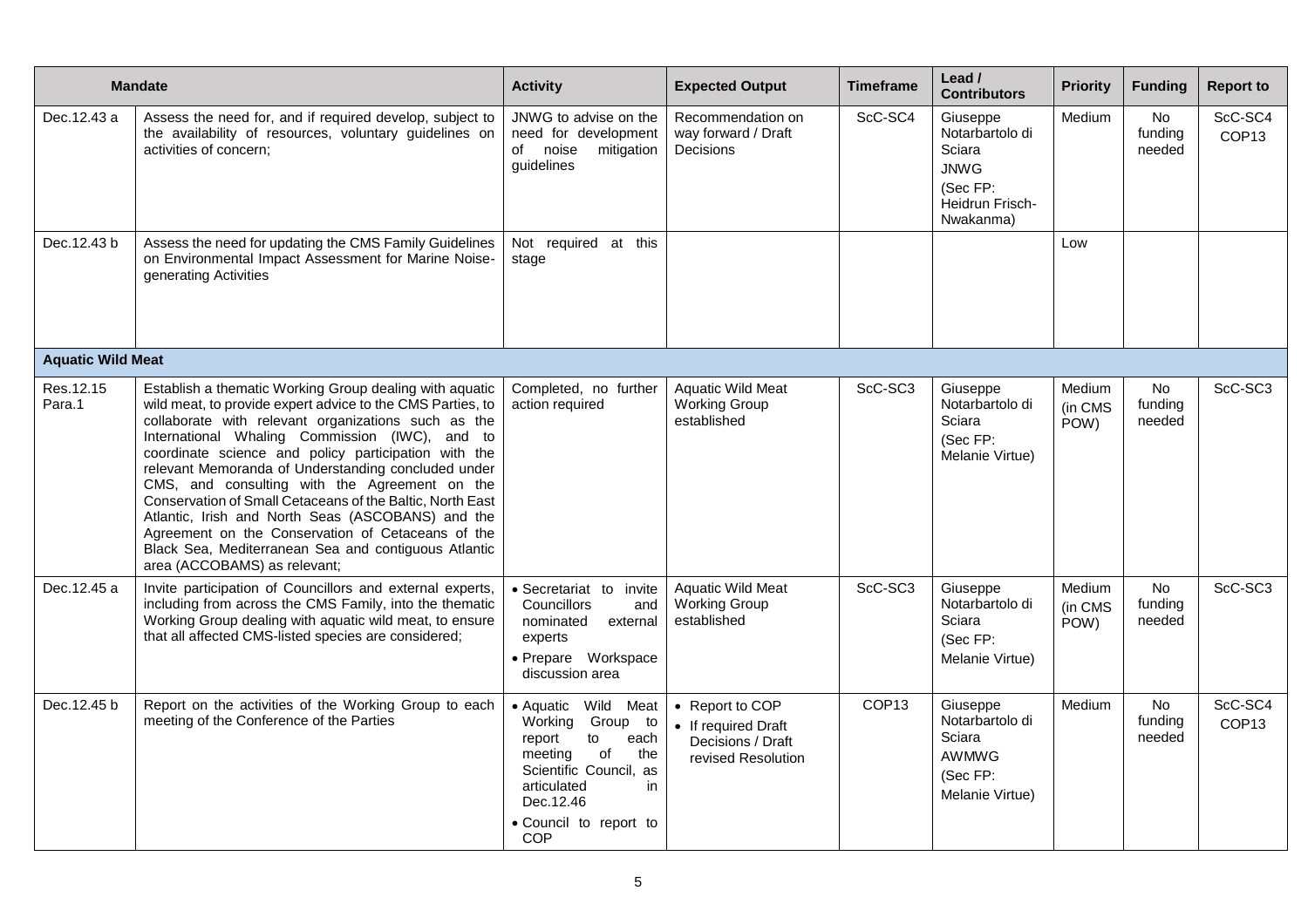|                                                                                     | <b>Mandate</b>                                                                                                                                                                                                                                                                                      | <b>Activity</b>                                                                                                                              | <b>Expected Output</b>                                                                                                                     | <b>Timeframe</b> | Lead /<br><b>Contributors</b>                                                                                                        | <b>Priority</b>           | <b>Funding</b>                       | <b>Report to</b>             |
|-------------------------------------------------------------------------------------|-----------------------------------------------------------------------------------------------------------------------------------------------------------------------------------------------------------------------------------------------------------------------------------------------------|----------------------------------------------------------------------------------------------------------------------------------------------|--------------------------------------------------------------------------------------------------------------------------------------------|------------------|--------------------------------------------------------------------------------------------------------------------------------------|---------------------------|--------------------------------------|------------------------------|
| Recreational In-Water Interactions with Aquatic Mammals [and other aquatic species] |                                                                                                                                                                                                                                                                                                     |                                                                                                                                              |                                                                                                                                            |                  |                                                                                                                                      |                           |                                      |                              |
| Dec.12.51 a                                                                         | Consider combining work streams related to recreational<br>in-water interactions and boat-based wildlife watching in<br>the coming intersessional period, ensuring all CMS-listed<br>species that are the target of swim- or dive-with activities<br>are covered by any guidelines to be developed; | Decide<br>to<br>combine<br>work streams, focusing<br>on marine areas and,<br>for aquatic mammals,<br>river systems<br>(see also Dec.12.79 a) | Guidance from ScC, if<br>needed Draft Decisions                                                                                            | ScC-SC4          | Giuseppe<br>Notarbartolo di<br>Sciara<br>Zeb Hogan<br>Colin Limpus<br><b>AMWG</b><br>(Sec FP:<br>Heidrun Frisch-<br>Nwakanma)        | Low                       | No<br>funding<br>needed              | ScC-SC4<br>COP <sub>13</sub> |
| Dec.12.51 b                                                                         | Review, subject to availability of resources, existing<br>guidelines, good practice and underpinning scientific<br>evidence of the issues of concern, and based on this<br>review develop guidelines on recreational in-water<br>interactions with CMS-listed species;                              | Conduct a review<br>Develop<br>appropriate<br>guidelines<br>(Consultancy)                                                                    | Report<br>$\bullet$<br><b>Draft Guidelines</b><br>$\bullet$<br><b>Draft Resolution</b><br>$\bullet$<br><b>Draft Decisions</b><br>$\bullet$ | ScC-SC4          | Giuseppe<br>Notarbartolo di<br>Sciara<br>Zeb Hogan<br><b>Colin Limpus</b><br><b>AMWG</b><br>(Sec FP:<br>Heidrun Frisch-<br>Nwakanma) | Medium<br>(in CMS<br>POW) | 15,000<br>(provided<br>by<br>Monaco) | ScC-SC4<br>COP <sub>13</sub> |
| Dec.12.51 c                                                                         | Consult the International Whaling Commission (IWC)<br>during the preparation of the guidelines and other<br>documents;                                                                                                                                                                              | Ongoing consultations                                                                                                                        | Opportunity for input<br>given                                                                                                             | ScC-SC4          | Giuseppe<br>Notarbartolo di<br>Sciara<br>(Sec FP:<br>Heidrun Frisch-<br>Nwakanma)                                                    | Medium                    | No<br>funding<br>needed              | ScC-SC4<br>COP <sub>13</sub> |
| Dec.12.51 d                                                                         | Report to the Standing Committee at its 48 <sup>th</sup> and 49 <sup>th</sup><br>meetings on the progress in implementing this Decision;                                                                                                                                                            |                                                                                                                                              | Report                                                                                                                                     | StC48<br>StC49   | Giuseppe<br>Notarbartolo di<br>Sciara<br>Zeb Hogan<br>Colin Limpus<br><b>AMWG</b><br>(Sec FP:<br>Heidrun Frisch-<br>Nwakanma)        | Medium                    | <b>No</b><br>funding<br>needed       | StC48<br>StC49               |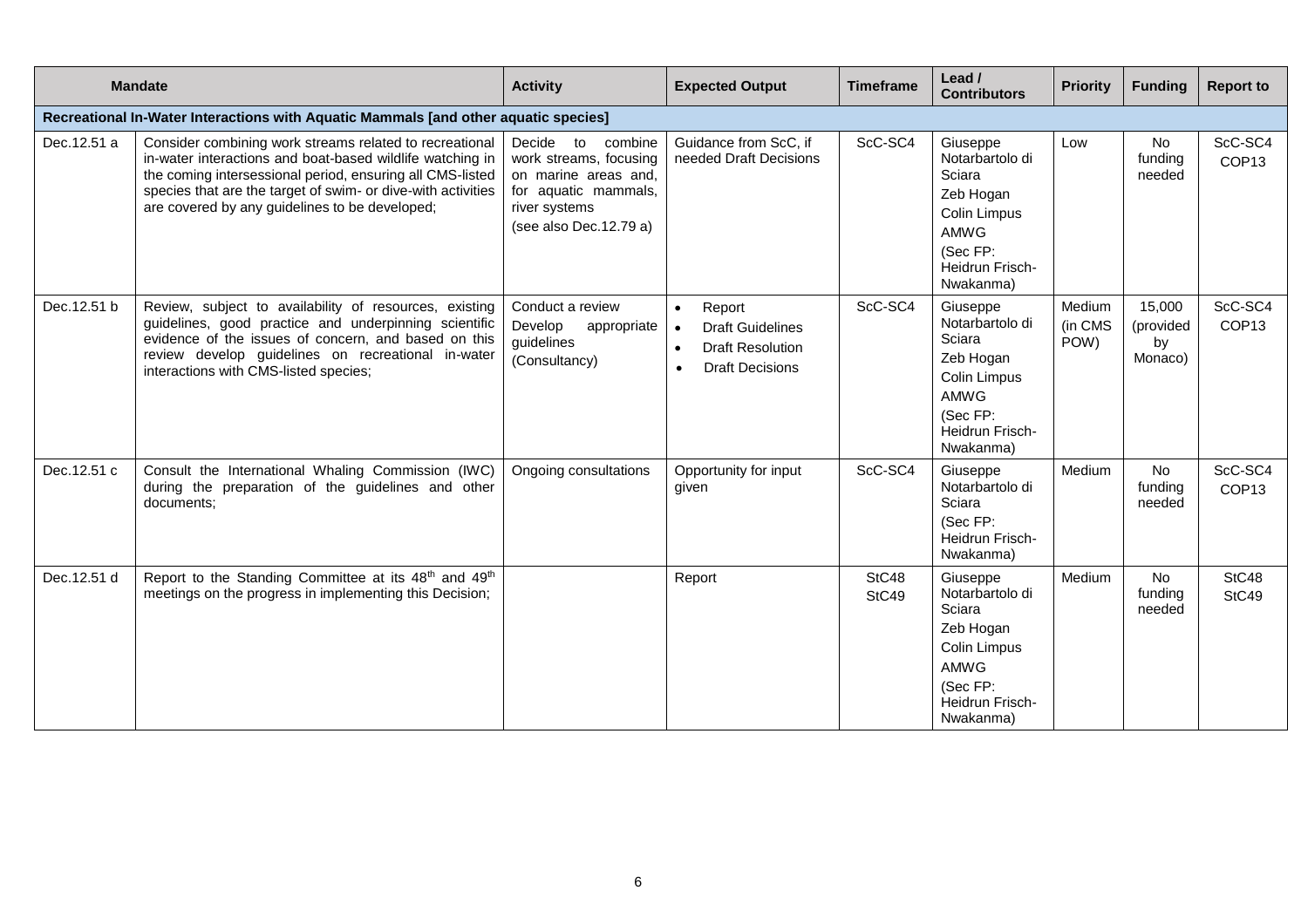|                     | <b>Mandate</b>                                                                                                                                                                                                                                                                                                                                                                                 | <b>Activity</b>                                                                                                       | <b>Expected Output</b>                                                                                              | <b>Timeframe</b>  | Lead /<br><b>Contributors</b>                                                                                                 | <b>Priority</b>           | <b>Funding</b>                    | <b>Report to</b>                                |
|---------------------|------------------------------------------------------------------------------------------------------------------------------------------------------------------------------------------------------------------------------------------------------------------------------------------------------------------------------------------------------------------------------------------------|-----------------------------------------------------------------------------------------------------------------------|---------------------------------------------------------------------------------------------------------------------|-------------------|-------------------------------------------------------------------------------------------------------------------------------|---------------------------|-----------------------------------|-------------------------------------------------|
| Dec.12.51 e         | Present the guidelines and recommended code of<br>conduct for operators concerning recreational in-water<br>interaction to the 13 <sup>th</sup> meeting of the Conference of the<br>Parties for formal consideration;                                                                                                                                                                          | Review draft guidelines<br>and code of conduct<br>Make recommendation<br>to COP13                                     | <b>Draft Guidelines</b><br>$\bullet$<br><b>Draft Resolution</b><br>$\bullet$<br><b>Draft Decisions</b><br>$\bullet$ | COP <sub>13</sub> | Giuseppe<br>Notarbartolo di<br>Sciara<br>Zeb Hogan<br><b>Colin Limpus</b><br>AMWG<br>(Sec FP:<br>Heidrun Frisch-<br>Nwakanma) | Medium                    | <b>No</b><br>fundina<br>needed    | COP <sub>13</sub>                               |
| Dec.12.51 f         | Consider, in the light of CMS Technical Series No. 33<br>Cetaceans of the Red Sea, launched at the 12 <sup>th</sup> meeting<br>of the Conference of the Parties, how best to take forward<br>the conservation of cetaceans in the Red Sea region,<br>taking into account all relevant threats, and report back<br>on this to the 13 <sup>th</sup> meeting of the Conference of the<br>Parties. | available<br>Collect<br>information<br>all<br>on<br>threats,<br>relevant<br>synthesize it and make<br>recommendations | Report<br>Draft guidance to COP                                                                                     | ScC-SC4           | Giuseppe<br>Notarbartolo di<br>Sciara<br><b>AMWG</b><br>(Sec FP:<br>Heidrun Frisch-<br>Nwakanma)                              | Medium                    | <b>No</b><br>funding<br>needed    | ScC-SC4<br>COP <sub>13</sub>                    |
|                     | Conservation and Management of Whales and their Habitats in the South Atlantic Region                                                                                                                                                                                                                                                                                                          |                                                                                                                       |                                                                                                                     |                   |                                                                                                                               |                           |                                   |                                                 |
| Res.12.17<br>Para.5 | Work with the Scientific and Conservation Committees of<br>the IWC to increase understanding of cetaceans'<br>contribution to the functioning of marine ecosystems,<br>including by co-hosting a workshop to review the existing<br>data and research and identify opportunities to expand<br>this work:                                                                                       | Await further<br>advice<br>from Brazil regarding<br>funding<br>and<br>progression<br>of<br>the<br>workshop            |                                                                                                                     | 2019-2027         | Giuseppe<br>Notarbartolo di<br>Sciara<br>AMWG<br>(Sec FP:<br>Melanie Virtue)                                                  | Medium<br>(in CMS<br>POW) | <b>Brazil</b><br>seeking<br>funds | ScC-SC4<br>COP <sub>13</sub>                    |
| Res.12.17<br>Para.6 | Promote work to address key gaps in knowledge and<br>future research directions to support the implementation<br>of the Action Plan and other conservation measures in the<br>South Atlantic area.                                                                                                                                                                                             | Councillors<br>Scientific<br><b>IWC</b><br>attending<br>to<br>discuss as appropriate                                  |                                                                                                                     | 2019-2027         | Giuseppe<br>Notarbartolo di<br>Sciara<br>AMWG<br>(Sec FP:<br>Melanie Virtue)                                                  | High                      | <b>No</b><br>funding<br>needed    | COP <sub>13</sub><br>COP14<br>COP <sub>15</sub> |